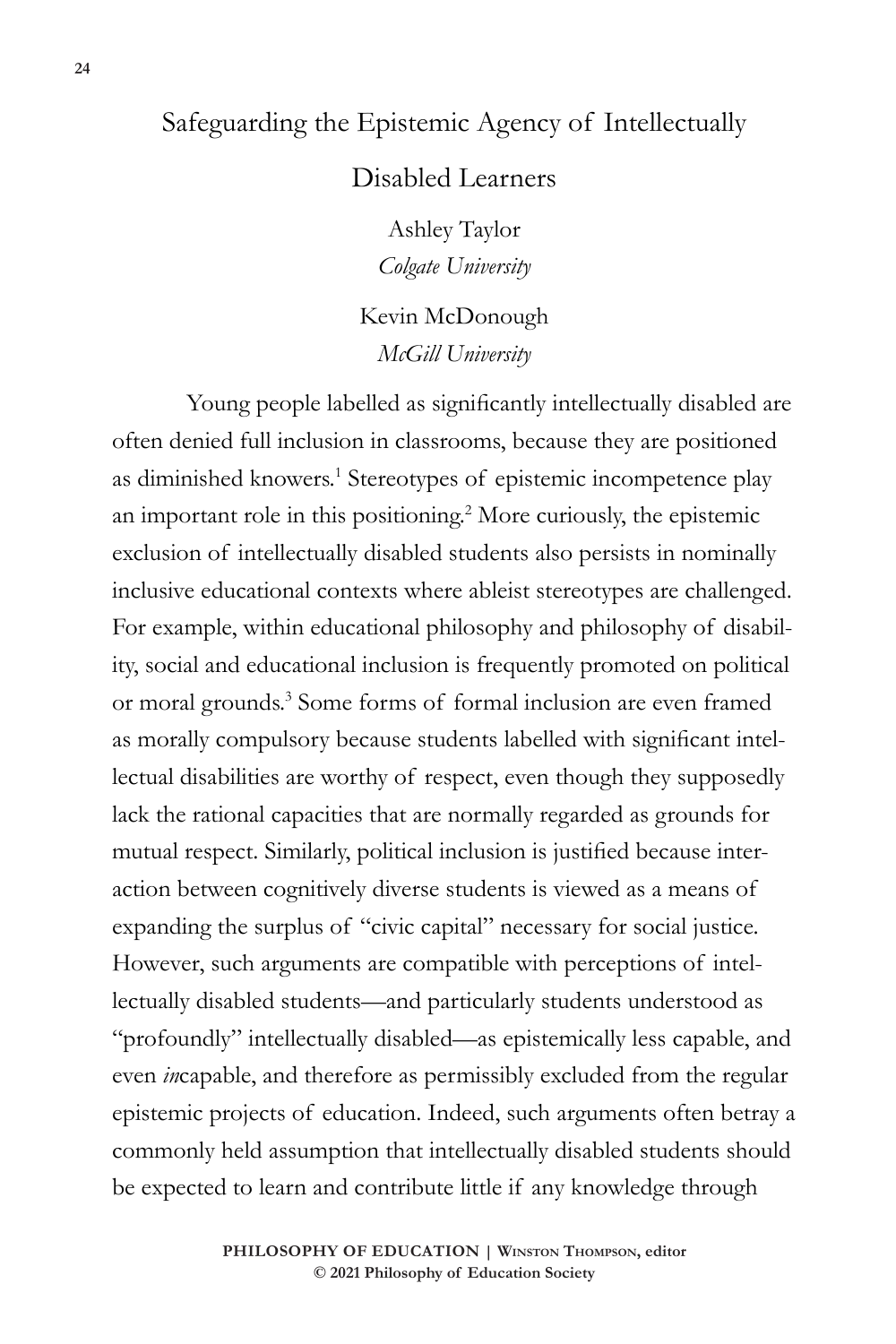participation in ostensibly inclusive settings, instead serving as mere means of developing enhanced capacities of empathy for nondisabled peers. In short, the *epistemic exclusion* of intellectually disabled students may be regarded as the natural consequence of their disability, thus rendering their *epistemic inclusion* ethically non-compulsory.

In this essay, we argue that the epistemic exclusion of intellectually disabled students is educationally and ethically misguided. First, we identify a type of epistemic regard owed to all children as a normative condition of education—namely, the presumption of their epistemic potential. Second, we introduce the notion of "epistemic transparency" in order to explain that educators' tendency to attribute diminished epistemic potential to intellectually disabled students—a widely documented pattern—is unfounded, and thus violates the ethical requirement to presume students' epistemic competence.<sup>4</sup> We argue that the asymmetrical application of this principle constitutes a serious problem of educational justice because it is grounded in an ethically arbitrary double standard, which also underwrites harmful and discriminatory educational practices and institutions. Moreover, in order to focus on the problem of epistemic transparency as a problem that persists even within efforts to elevate the epistemic contributions of intellectually disabled people, we examine philosopher Eva Kittay's recent book *Learning from My Daughter*—a significant contribution to inclusive theorizing about intellectual disability. Finally, we propose the presumption of students' epistemic agency as an ethical principle whose primary purpose is to rectify the problem of epistemic exclusion and to promote the epistemic inclusion of intellectually disabled students.

As scholars who identify as able-minded and who have close personal and professional relationships with people labelled with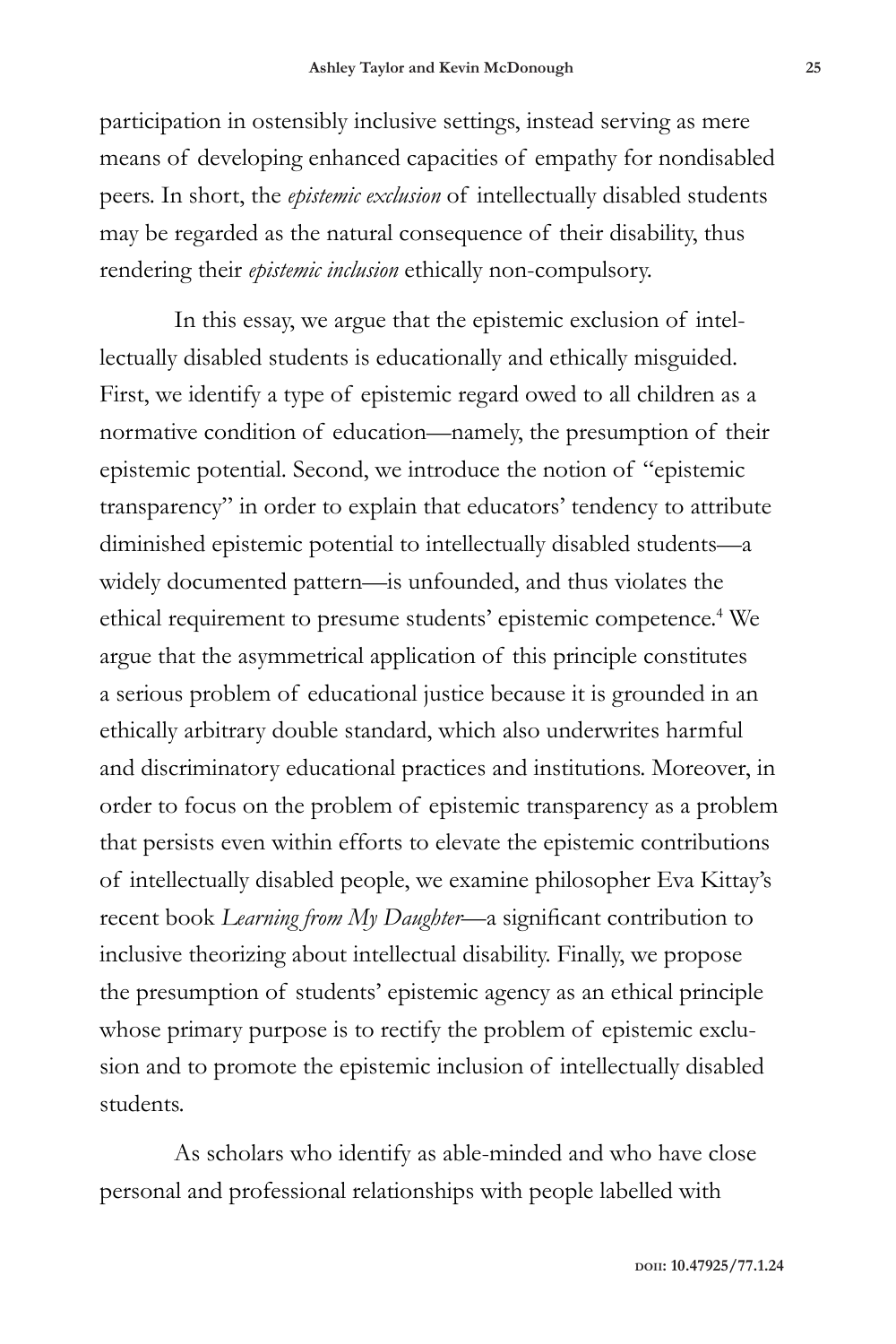intellectual disabilities, we come to this project with both the limited perspective of able-minded experience and the critical lens of philosophically informed advocacy. For Ashley, the experience of teaching intellectually disabled learners has been both epistemically transformational and ethically challenging. Nevertheless, when she is faced with her limitations as a teacher to work beyond communication barriers, or to understand and evaluate the contributions of intellectually disabled learners, Ashley has confronted the uncritical assumption of diminished epistemic competence that persists as a specifically ableist presumption more broadly. For Kevin, his experience as a parent of an autistic child with intellectual disability labels raises similar challenges. Like many parents of children labelled as intellectually disabled, internalized social pressures to "ratchet down" expectations about his child's cognitive capabilities are often exposed in exceptional circumstances where opportunities for his child to demonstrate intellectual abilities unexpectedly expands the perimeter of possibility. Our respective experiences converge on the conclusion that much work remains to be done in providing able-minded adults in positions of educational and developmental authority with more finely tuned conceptual resources for circumventing default orientations that lead to epistemic exclusion. This essay contributes such conceptual resources.

### EPISTEMIC OPACITY

For students considered to be able-minded—that is, considered to be intellectually and developmentally typical—the idea that we should presume a high degree of epistemic potential is relatively uncontroversial, if frequently undermined within existing educational contexts.<sup>5</sup> As an ethical orientation towards developing knowers, teachers should proceed on the basis of the assumption that students are *epistemically opaque* to them insofar as the limits of their potential as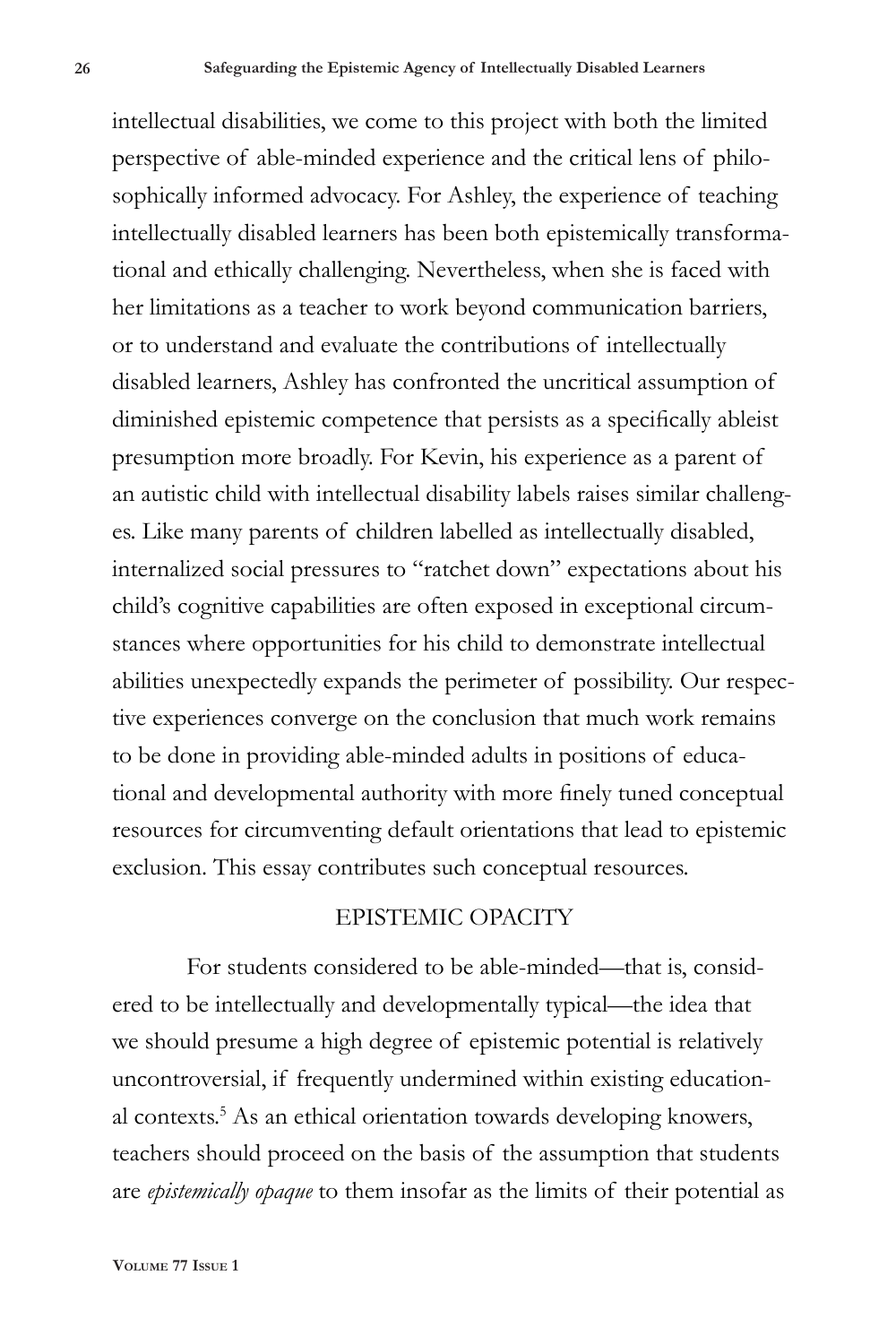knowers is unknown. Good teachers presume that specific evidence of students' learning in the present indicates epistemic capabilities that have the potential to develop into more sophisticated and complex abilities—or "intellectual virtues"—even when they cannot be certain that they will. Despite the pervasiveness of such inferences, any specific instance of learning does not actually provide comprehensive evidence in support of a pedagogical judgment about favorable or unfavorable developmental trajectory. Indeed, teachers are often left only to hope that the seeds they have planted will take route and continue to grow. Of course, and for any number of reasons, a particular student's experienced epistemic competence may be less than or exceed, perhaps dramatically, any suggestion of what their capabilities at a given moment can be reasonably taken to imply. It is baked into the very definition of teaching that we presume such epistemic potential; otherwise, our work would be at best absurd and at worst cruel.

At first glance, this argument may seem like a straightforwardly empirical matter whose legitimacy turns solely on the adequacy of empirical judgments about evidence concerning students' cognitive ability or lack thereof. In practice, however, the presumption of epistemic potential in educational contexts actually flies in the face of available evidence at least to some extent. Evidence for future capability or present potential necessarily relies somewhat on speculative, and generous, projections about students' future development and growth. As such, the presumption of epistemic competence reflects both an empirical judgment about their capabilities and a *normative* commitment on the part of educators. Students are owed such a presumption because otherwise educational impositions cannot be adequately justified.

Nevertheless, some students are regularly denied the presumption of epistemic opacity. Specifically, intellectually disabled students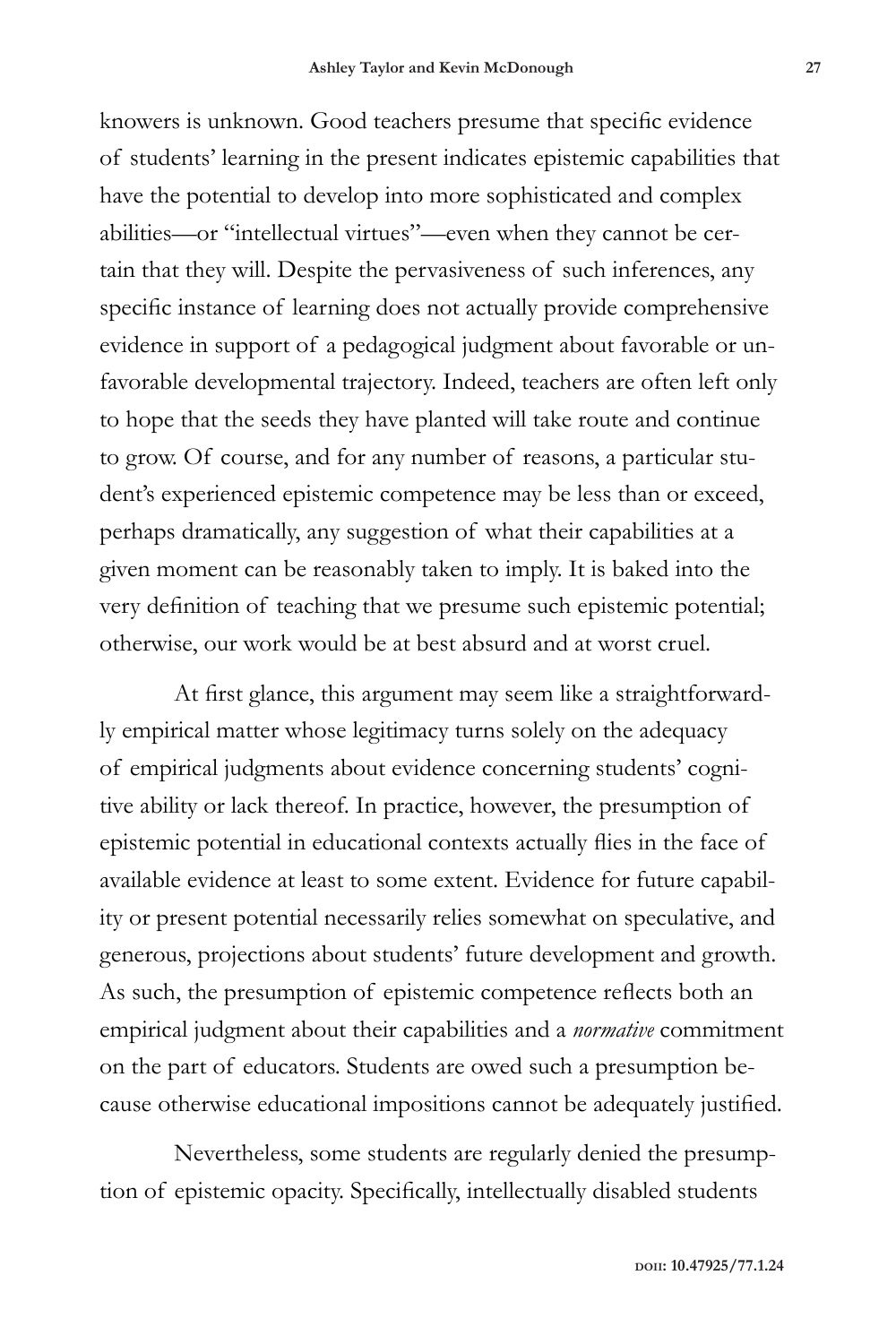are frequently treated as if the label itself provides definitive information about their epistemic potential, and/or they are placed in educational contexts that fail to provide opportunities to develop epistemic competence. While learning disabled students are increasingly understood through much less reductive frames, they still face persistent educational denial, including low expectations and lack of access to stimulating learning materials. Students labelled with intellectual disabilities experience even greater opportunity costs. In particular, they are less likely to be placed in general education classrooms, and, when they are, they typically spend a great deal of time being taught basic skills that are deemed necessary for proper socialization, rather than for participation in broader epistemic communities, including higher education. As we discuss in the next section, intellectually disabled learners are epistemically excluded in education because the presumption of epistemic opacity that provides the normative impetus for education is deferred or withheld for students with intellectual disabilities. Instead of being regarded as epistemically opaque, which entails the attribution of epistemic potential and agency, these students are apt to be viewed as epistemically *transparent*.

### THE EPISTEMIC TRANSPERENCY PROBLEM

Identified as a normative condition of education, the presumption of epistemic competence highlights an important and overlooked problem of educational justice for intellectually disabled students: the obligation to treat students as if they have epistemic potential. Injustice occurs when educators arbitrarily withhold this presumption from intellectually disabled students. In contrast to able-minded peers, intellectually disabled students are frequently regarded as epistemically *transparent*, a move which appears to release teachers from their obligation to treat students as if they are epistemic agents. Intellectual dis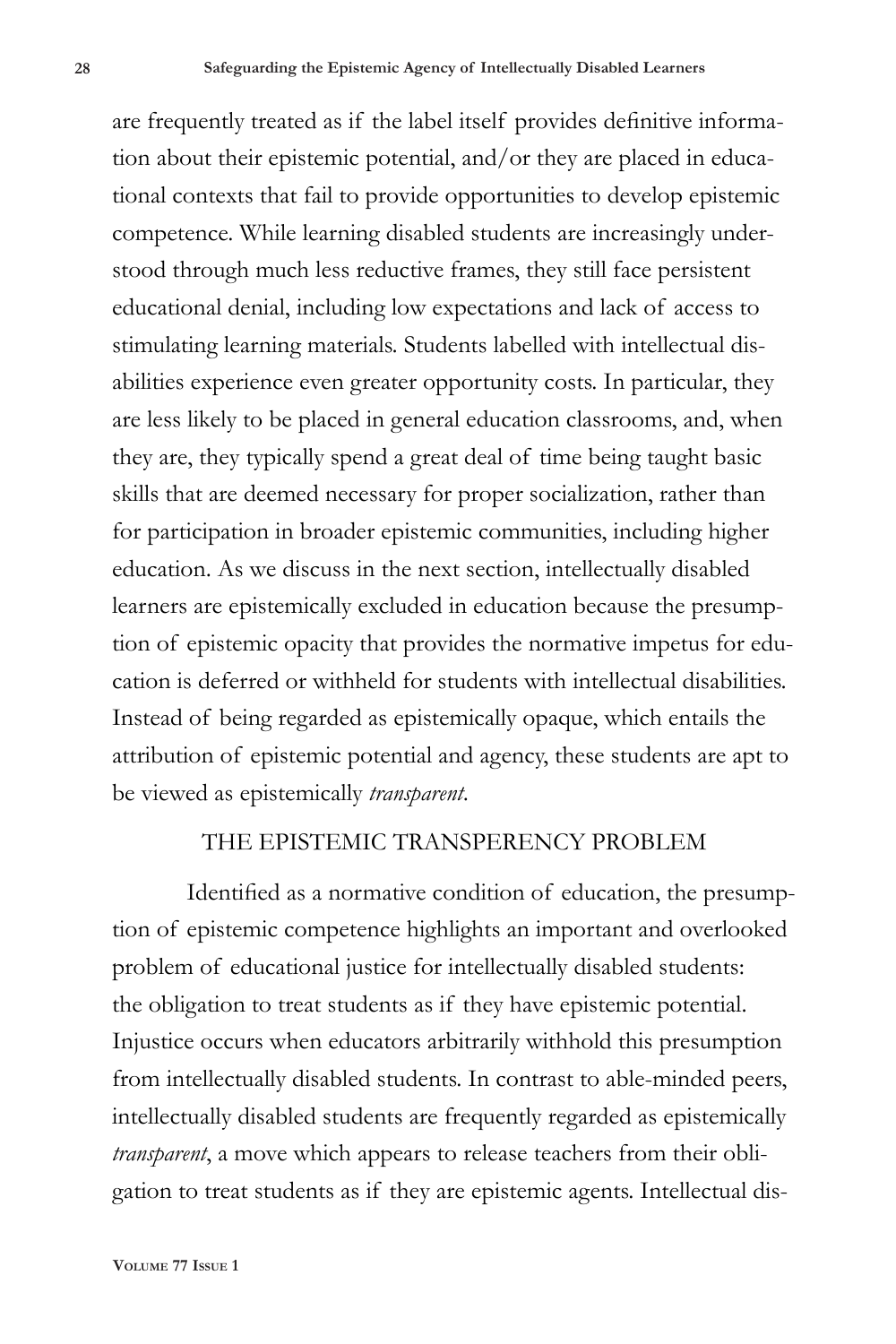ability is taken to imply epistemic incompetence, providing educators with what they regard as sufficient reason to withhold application of the presumption of epistemic competence. In this section, we identify two problems with this asymmetrical application of the epistemic competence principle.

First, the presumption of epistemic transparency rationalizes, rather than justifies, the exclusion of intellectually disabled students from school-based knowledge production practices. The tendency to substitute presumptions of epistemic transparency for those of epistemic opacity in the case of intellectually disabled students is not grounded in an appeal to ethical principle. Rather, the presumption is a manifestation of harmful stereotypes about intellectual disability, which encourage unwarranted inferences about global intellectual competence from more specific cognitive limitations. More generally, the failure to "presume competence" about students' epistemic potential is structured and reinforced by the intersection of "cognitive ableism" and epistemic exclusion within educational institutions.<sup>6</sup> Cognitive ableism works to obscure a labelled person's epistemic potential at a given moment and to downgrade assessments about students' epistemic potential—that is, the view that they will, if given the proper support, experience epistemic agency in the future. Carlson defines cognitive ableism as "a prejudice or attitude of bias in favor of the interests of individuals who possess certain cognitive abilities (or the potential for them) against those who are believed not to actually or potentially possess them."7 As such, this form of unequal treatment lacks moral justification.

Second, as noted in the introduction, epistemic exclusion also occurs in spaces of formal inclusion—that is, mainstreaming—and can be perpetuated by advocates of intellectually disabled students and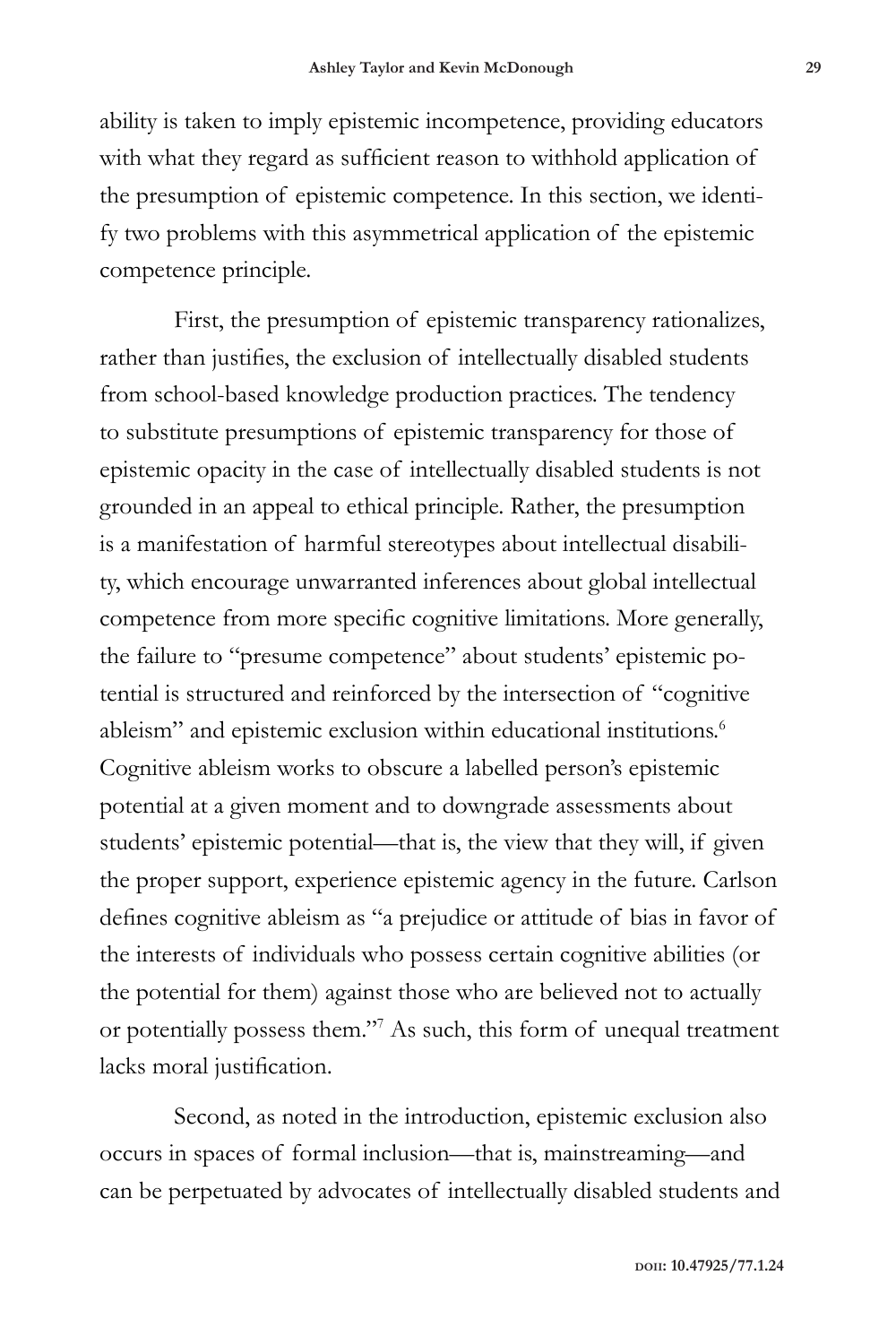their learning. Even in such comparatively favorable contexts, intellectually disabled students nevertheless encounter the presumption of epistemic transparency. In these cases, epistemic exclusion requires explanations that go beyond cognitive ableism.

 In order to explore how assumptions of epistemic transparency creep into more critical perspectives, we turn to a recent book by Eva Feder Kittay—a moral philosopher whose well-known engagement with theoretical questions of intellectual disability are explored through her relationship with her intellectually disabled daughter, Sesha. In *Learning from My Daughter*, Kittay argues for revisioning core philosophical insights in light of the lived experiences of intellectually disabled people.<sup>8</sup> Central to Kittay's ethical conception of CARE<sup>9</sup> is the requirement to recognize "genuine needs and legitimate wants"<sup>10</sup> of intellectual disabled persons. As such, Kittay insists that treating intellectually disabled people with respect and care requires a commitment to honor their subjective individuality. It remains unclear, however, what resources Kittay's account of respect provides to uphold the *epistemic* individuality of intellectually disabled people. Kittay eloquently portrays Sesha in ways that vividly illustrate Sesha's distinctive, individual desires and preferences for music and physical touch. However, at other times, when emphasizing Sesha's communicative limitations, Kittay portrays herself as unable to "know" what Sesha "really" wants.

It also remains unclear from Kittay's account to what extent, and on what basis, the wants and needs of intellectually disabled people can be justifiably attributed to an individual other whose standpoint with respect to her own needs and wants remains epistemically separable from the needs and wants of those who care for her. In raising this question, we acknowledge that Kittay's overarching ethical theory is deeply relational. As such, Kittay believes intellectually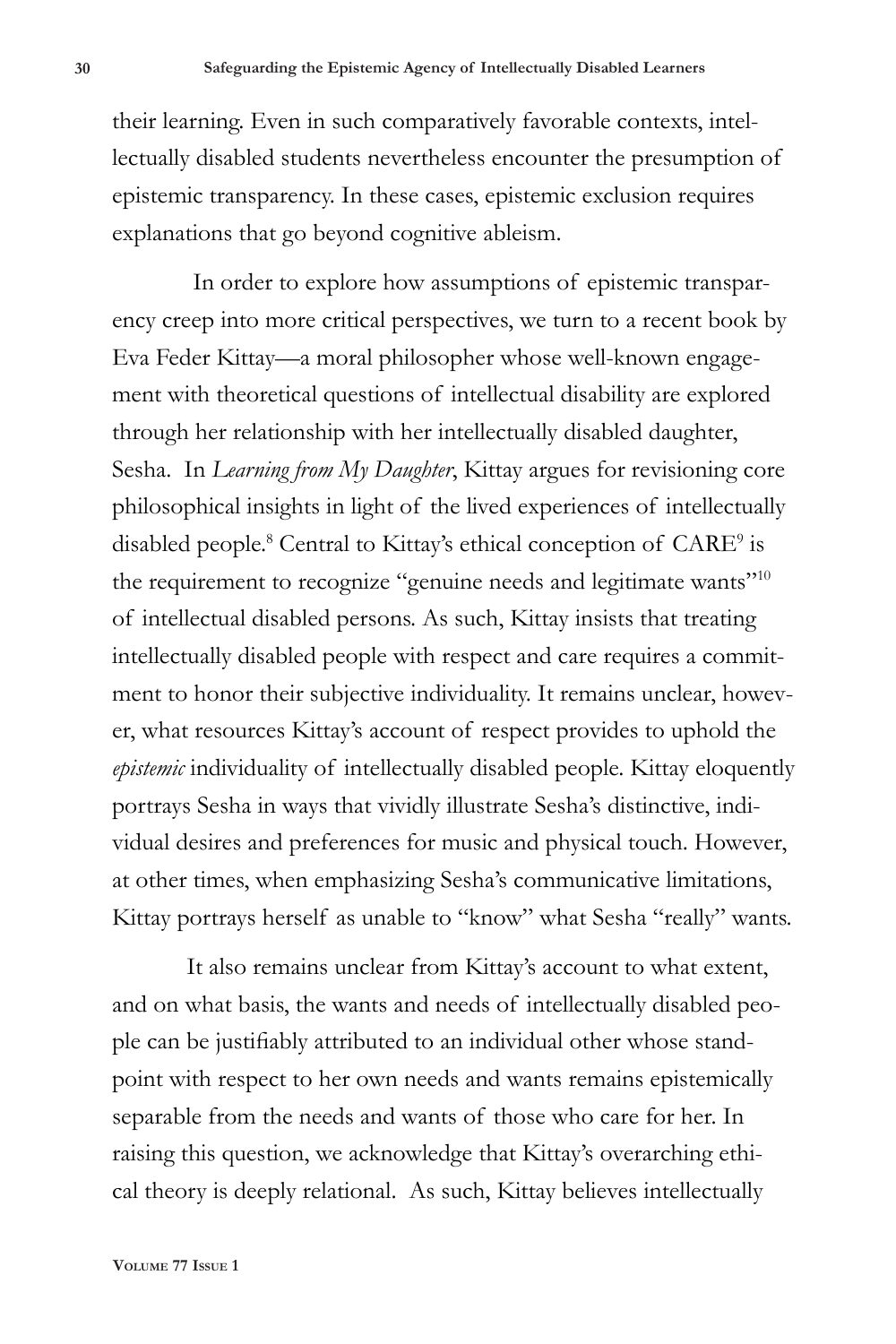disabled people are owed respect for reasons arising from relationships of dependency to and with caregivers. Kittay also insists they are owed respect as persons whose intrinsic value is distinguishable from these relations. While we accept that epistemic agency is relational, and that it may be very difficult to distinguish the boundaries of the subjective separateness of intellectually disabled people who do not communicate through verbal, signed, or typed language, we also emphasize that thoroughly relational ethical theories are uncongenial—historically and conceptually—to people labelled with intellectual disabilities. Historically, "caring relations" have dictated that intellectually disabled people are treated as passive recipients of care, and as epistemic nonagents—a status that seems to justify their treatment as non-knowers. While giving a forceful argument for ethical respect, Kittay's account does not provide clarity on why ethical respect includes epistemic respect.

 Kittay frequently refers to Sesha and others with similar intellectual disabilities in terms that are notably ambiguous between the categories of epistemic opacity and epistemic transparency. It is not altogether clear whether the existing absence of the communicability of desires, preferences, and wants implies that those with intellectual disabilities should be regarded as agents with epistemic potential, or as individuals whose wants and needs are necessarily determined by caring others. On the one hand, Kittay's overall ethical conception, which is specifically designed to include intellectual disability as a conceptually transformative and corrective influence, aligns itself with a view of intellectually disabled people as agents whose epistemic opacity portends educational potential. On the other hand, considering that ethical theories exist within highly non-ideal and at least somewhat unjust political and social contexts, Kittay's ethical account seems to leave unanswered important questions about how educators might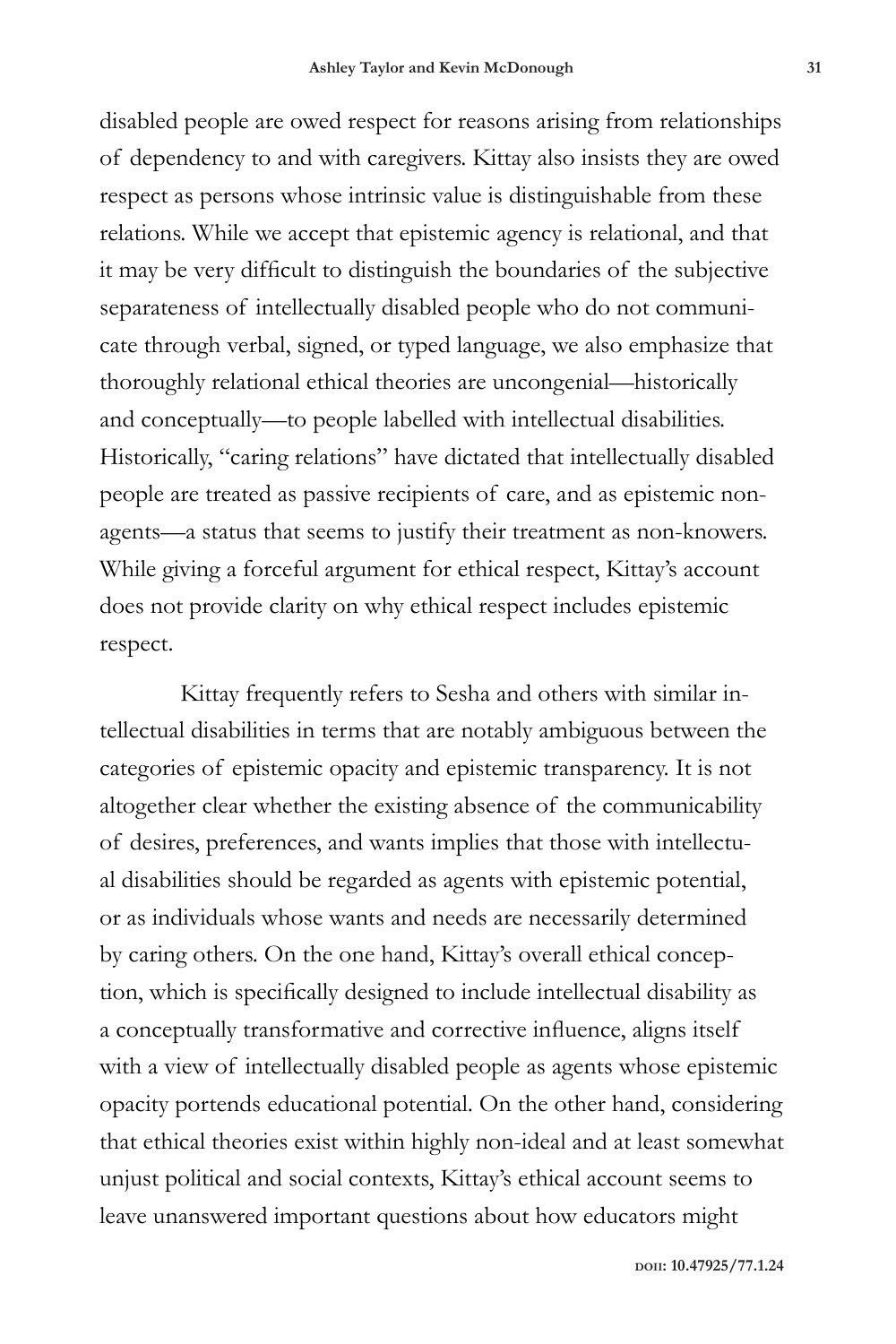go about enacting educationally progressive attributions of epistemic agency, rather than simply projecting their own able-minded assumptions for the "legitimate wants and needs" of their students. For example, she writes, "The attentive responsiveness critical to successful caring is made possible—often, at least—by an empathetic connection to and understanding of the other. These enable us to 'read' the mind of another, especially in cases where the other is either temporarily or permanently incapable of communicating through speech. As such, affective connections are a needed moral epistemic resource."11 While emphasizing the importance of both physical and epistemic intimacy in the caring relation, this passage reveals a tension between what it means to "read" the mind of the other and under what conditions such epistemic projection is regarded as necessary, and therefore permissible.

These questions aside, Kittay makes the case that intellectually disabled people, and Sesha in particular, have a great deal that is of importance to teach the rest of us if we are only willing and open enough to learn from them. Sesha is positioned as a teacher whose lessons arise from and illustrate her subjective separateness: "The first chapter of part II has been a lesson on dependency. It is what I have learned from my daughter . . . It is Sesha's lesson."12 Troublingly, the un-foreclosed possibility that in certain cases epistemic competence is unknowable and therefore potentially absent, renders it unclear in what sense people labelled with intellectual disabilities are to be understood as active contributors to knowledge making. To illustrate, consider the following (problematic) possibility: people often metaphorically attribute educational properties to inanimate objects, even going so far as to say that things (a mountain, a forest, an ocean) *teach* us. In such cases, the educational and epistemic dimensions of the 'relationship' turn on the agency of a (non-disabled) epistemic agent. The

**Volume 77 Issue 1**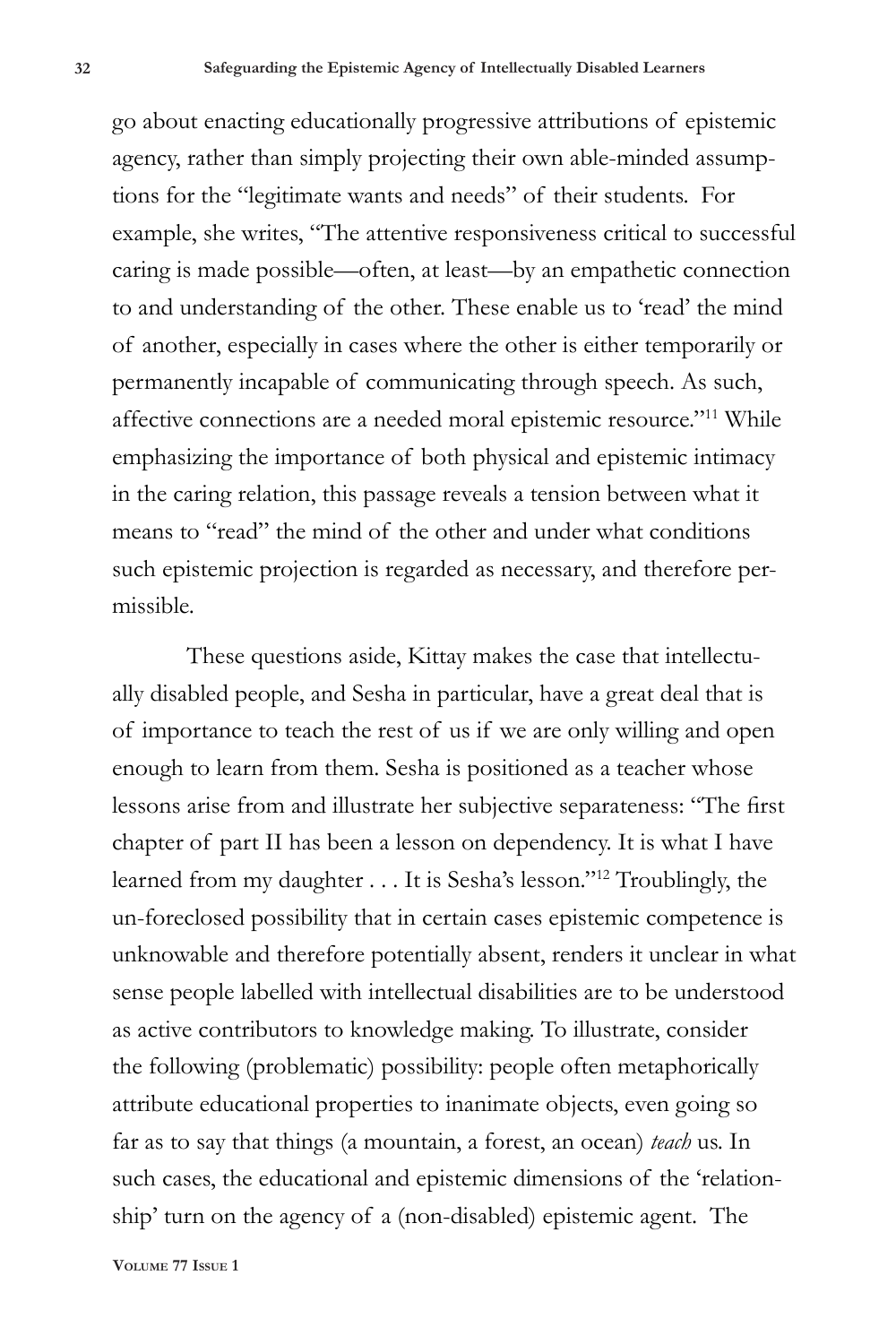"epistemic perspective" of the ocean or mountain remains obscure. In cases like this, the student and teacher are essentially equivalent, and the educational process is most easily understood as a process of self-education, rather than as an educational relation between separate individuals. Kittay would, rightly, balk at construing Sesha's epistemic contributions in these terms. Nevertheless, her portrayal of Sesha's teaching role is frustratingly circumspect about how we should understand Sesha as an epistemic agent.

Because we are broadly sympathetic with Kittay's account, we are inclined to explore a possible extension of her view that caring (educational) relations involve *epistemic* respect for the legitimate wants and needs of intellectually disabled people. Kittay, along with Licia Carlson, another philosopher of cognitive disability, has positioned intellectually disabled people as transformative to philosophy—indeed, as challenging its core assumptions. As Kittay states passionately, "My daughter gave the lie to most of my professed philosophical beliefs."<sup>13</sup> As Sesha is clearly not a passive object—Kittay describes her discerning love of music, her responsiveness to close friends, her laughter we are best to interpret her as having a more than simply object role whose epistemic contributions are non-derivative or separate from the interpretations of others. In fact, within the context of Kittay's family, Sesha is an epistemic participant in the sense that Dohmen, following Hookway, describes it: "According to the participant perspective, the relevant questions about epistemic competence concern one's ability to be involved in the activities that contribute to the growth and sharing of knowledge."14 As an epistemic participant, Sesha can be seen as competent in a broad sense, and not only in the extent to which she provides specific kinds of information.15 The distinction between an "informative perspective" and a "participant perspective" describes the difference between being a reliable source of information, on the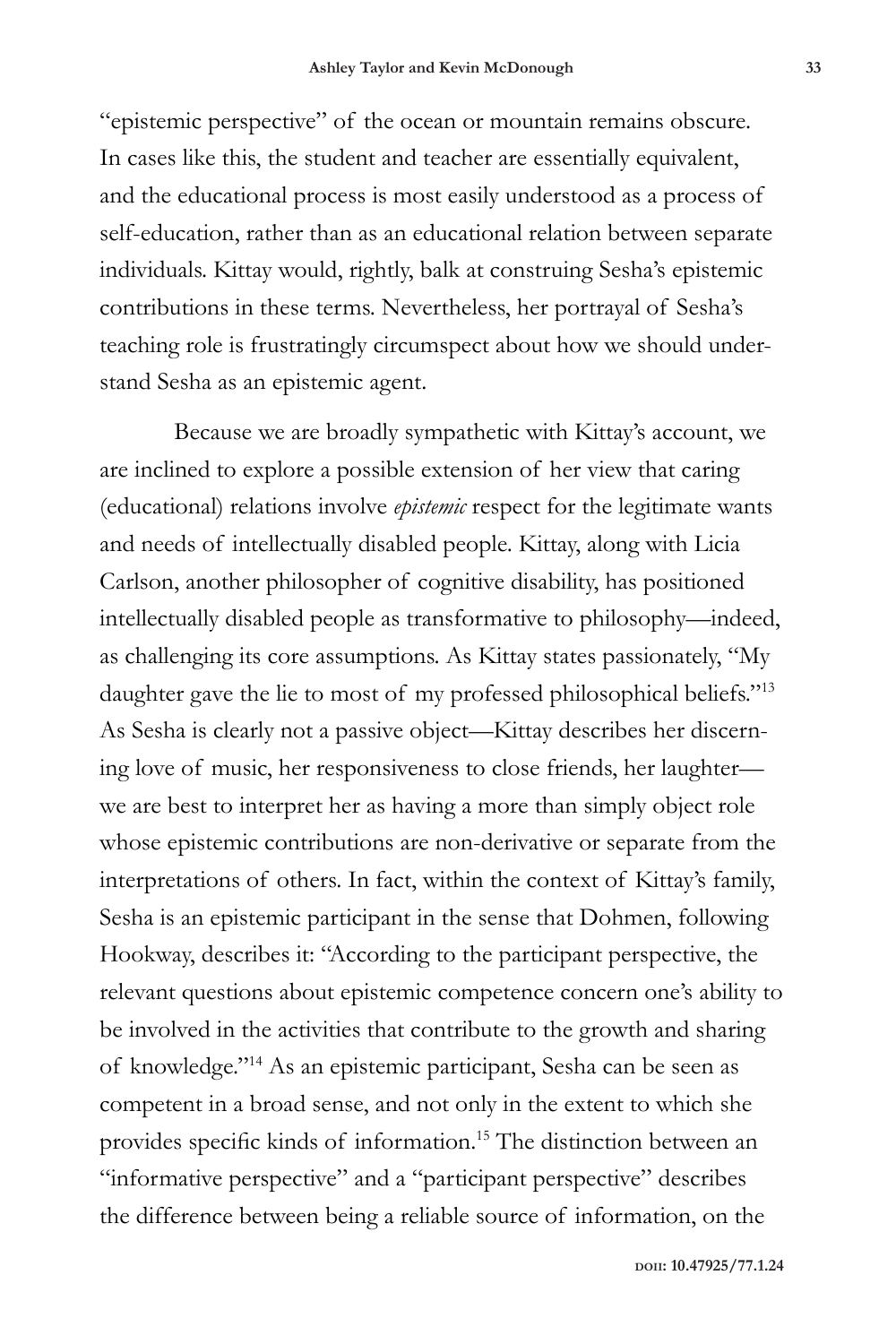one hand, and being a participant on the other hand.16 We suggest that in numerous passages like the one above in Kittay's book, Sesha's epistemic contribution lies somewhere in between, as she is taken as both a reliable informant—"she gave lie to most of my professed philosophical beliefs"—and as a participant whose ability to contribute such information is heavily mediated by relationships.<sup>17</sup> Still, it remains unclear the extent to which it is Sesha's epistemic separateness—her status as a knower—rather than simply Kittay's interpretation of her being, that provides this information.

A charitable reading of Kittay's account of "learning from my daughter" would seem to require us to take seriously a potential middle-ground between a non-participant object understanding of teacher and the view of the teacher as able-minded author—which is to say, an understanding of the teacher as a subjectively separate epistemic agent. Perhaps, then, epistemic agency is best understood on a spectrum wherein one's ability to participate in epistemic projects may be heavily structured by caregiving—or teaching—practices but where one's separateness is nonetheless assured. While among the many attributes of a teacher, the extent to which they are understood as reliable sources of information is certainly at the top—such estimations of reliability take place within and according to able-minded norms. Metrics of epistemic reliability are premised on the assumption that a person is epistemically non-transparent. And, because epistemic transparency is frequently ascribed in the absence of verbal, typed, or signed communication (and is sometimes assumed even if such things are present), this epistemic context makes it very difficult to regard intellectually disabled people as epistemic participants even in the minimal sense.

Finally, it is perhaps important to note that caregiving contexts and educational contexts frequently overlap, particularly when intellec-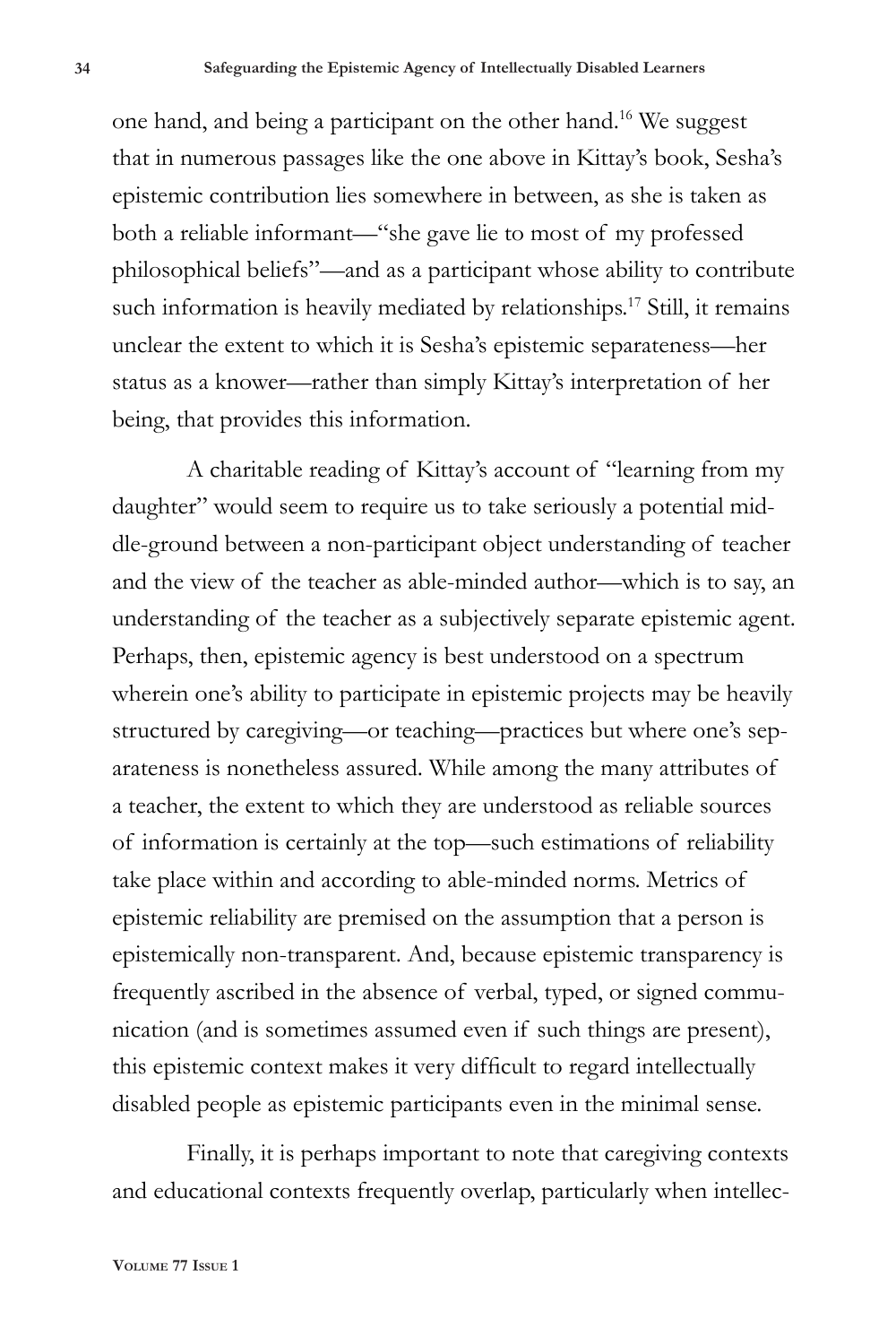tually disabled people also experience physical or health disabilities that result in their needing physical care while at school. However, there are notable differences between the relationship that a teacher has to her students and the relationship a caregiver has to a person in his care. While both teachers and caregiver may be responsible for making quick decisions that safeguard the physical well-being of a person, teachers' obligations to students go beyond safeguarding physical and mental health (although they certainly include these things). As we outlined above, the teacher's obligation to her students is also to safeguard their epistemic potential by treating students as subjectively separate and epistemically opaque in the sense that their epistemic horizons are not fully known. In fact, as we argued above, the encounter with an epistemically opaque other demands that we presume potential epistemic competence and avoid acting as if any information we have of their epistemic competence now determines their later epistemic competence. In sum, the asymmetrical application of the principle of presumption of epistemic competence implies a harmful and unjust arbitrary double standard—one that jeopardizes the epistemic potential of intellectually disabled students.

#### PRESUMING EPISTEMIC AGENCY

The fact that a double standard persists makes clear that identity-based discrimination is at play and reveals the unjustifiability of proceeding as if that student can be treated as epistemically transparent. Recognizing differences in students' intellectual and social needs and developmental pace does not, therefore, entail changing one's ethical orientation towards epistemic competence and growth. Indeed, a "spectrum" view of achieved epistemic agency enables recognition of differences in the character and form of epistemic competence, but it does not thereby entail the absence of epistemic competence.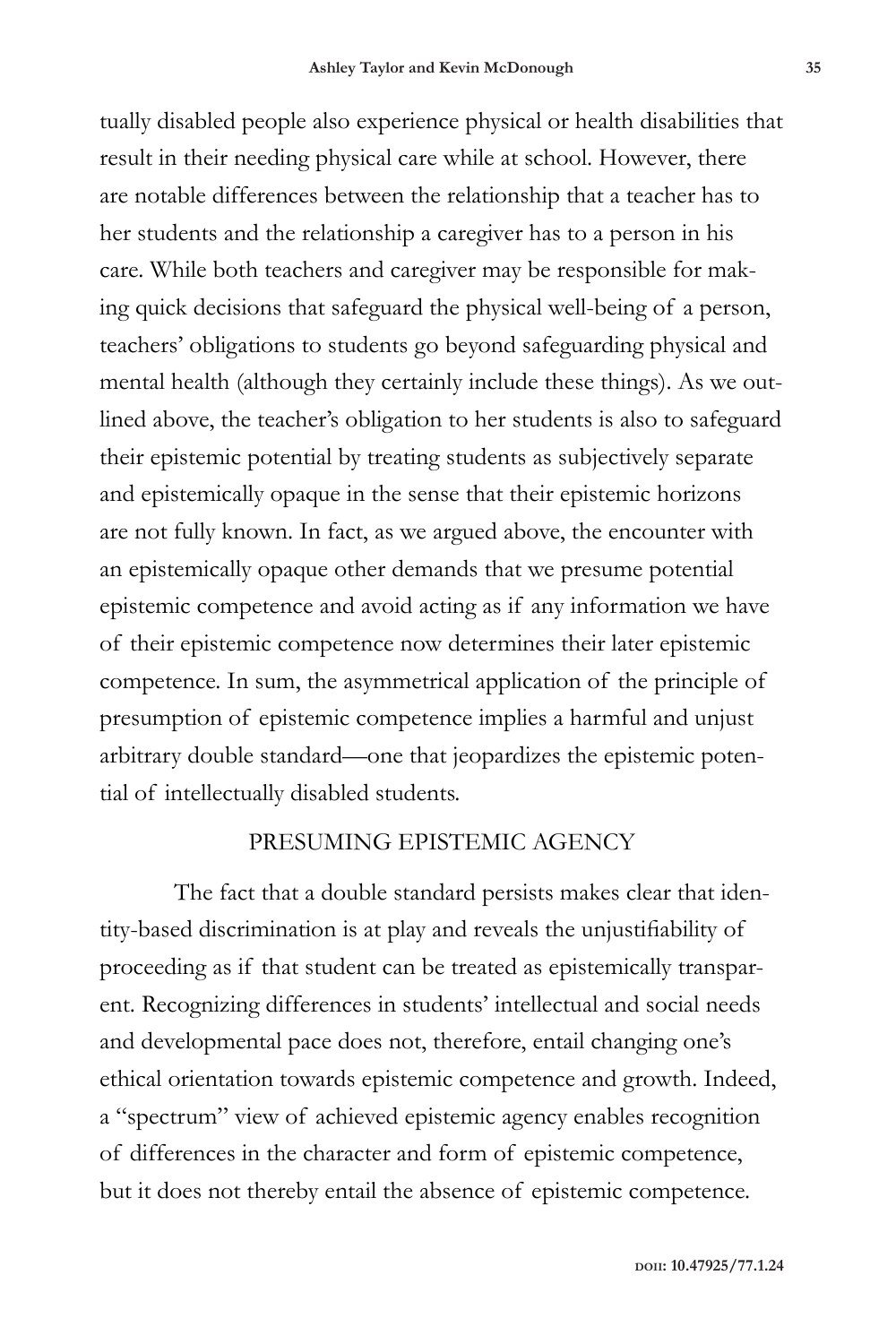Precisely because of educators' uncertainty about students' full epistemic potential, they are ethically obliged to proceed *as if* their students are both presently epistemically capable and possess the potential for epistemic growth.

In their influential essay "Presuming Competence," Douglas Biklen and Jamie Burke argue that when a teacher is confronted with a student who uses limited or no speech and possesses at the time of the encounter no recognized form of communication, the situation "demands a kind of compact between teacher and student to choose the most optimistic stance possible," namely "presuming competence."18 Biklen and Burke's principle of presuming competence articulates an ethical orientation that teachers must adopt as part of their professional and ethical responsibilities to *all* students. We suggest that the purpose of this principle should be construed more broadly as a presumption of epistemic agency. Our "presumption of epistemic agency" principle emphasizes the preservation of the epistemic opacity of students labelled with intellectual disabilities, so as to promote a baseline for comprehensive (moral and epistemic) inclusion. It is our contention that doing so requires not only a reformation of teachers' psychological and professional commitments (for example, epistemic humility or awareness of bias) but also a deep cultural transformation.

Like the presuming competence principle, the presumption of the epistemic agency principle is a distinctively *educational* ethical principle; both principles are grounded in the distinctive context of educators' obligations towards their students in virtue of the need to treat epistemic opacity as a normative condition of the educator-student relationship. Indeed, the intuitive case for these principles is supported by an argument from the ethical obligation to minimize harm. In contexts of uncertainty, the presumption of epistemic agency is the least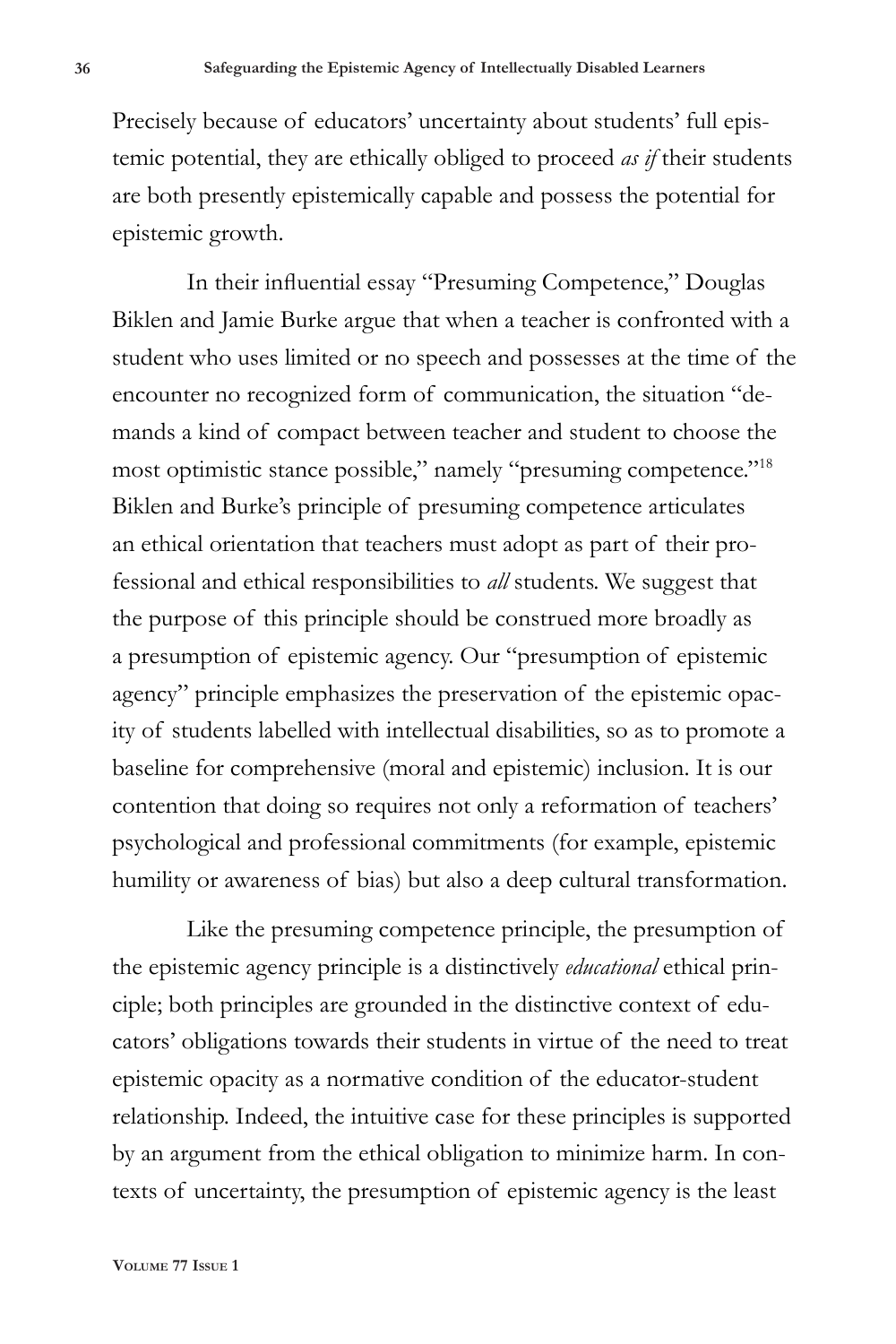harmful alternative—what Anne M. Donnellan long ago called "the criterion of the least dangerous assumption"—available in educational contexts.19

However, suspending judgment about a students' epistemic potential in recognition of the reality of epistemic opacity is a necessary but insufficient condition for presuming epistemic agency. Consider how an emphasis on epistemic humility in professional encounters with intellectually disabled people emphasizes that professionals regard themselves as fallible or potentially wrong in their interpretation of a student. But the problem of treating people labelled with intellectual disabilities as if they are epistemically transparent is not (only) a problem of a teacher's failure to recognize their fallibility or to exercise good intentions; rather, it is a function of a larger problem of the interpretive context of able-minded supremacy that shapes educational encounters in general. Thus, while our argument is certainly not intended to take non-ideal, unjust contexts for granted, we recognize that educators' current decision-making takes place within contexts of entrenched ableism that shape their educational decision-making. However, the presumption of epistemic agency principle applies beyond *teacher* decisions and to assessments of the background conditions against which such decisions are made. Thus, questions of how this principle plays out in practice require first addressing how the principle applies to *both* the wider background conditions of schooling *and* to the decisions teachers make within schools.<sup>20</sup>

The presumption of the epistemic agency principle relies on the insight that interpretations of epistemic agency are culturally mediated. This insight can be illustrated by adapting concepts from liberal multicultural theory. Will Kymlicka has noted that a culture can be understood in at least two distinct senses.<sup>21</sup> First, there is the view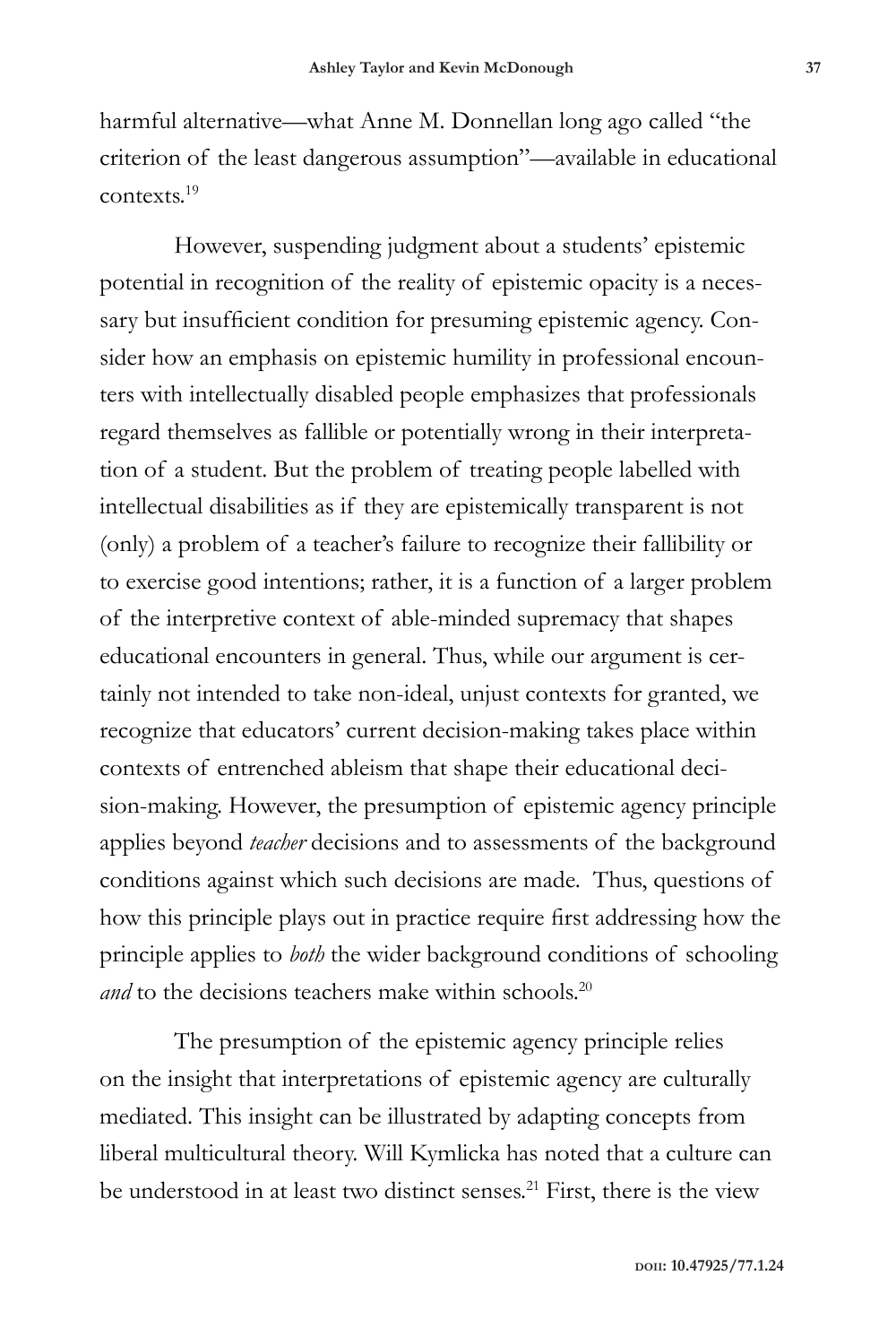of culture as a "structure": cultural formations include certain norms, and education is a process of internalizing those norms. However, this understanding of culture fails to capture the ways in which cultural education enables individuals to critically assess, and, if necessary, modify cultural norms and expectations. The broadly educational process of enabling individuals to participate in culturally embedded practices of norm revision reflects Kymlicka's second sense of culture: culture as a "context of choice." The distinction between cultural structure and culture as a context of choice has a clear application to the case of intellectual disability. Most societies consist of cultural structures that strongly enforce norms of able-mindedness, and these norms inscribe horizons of possibility for epistemic agency. Importantly, cultural resources for imagining and perceiving the epistemic agency of individuals labelled with intellectual disability are likely to lie beyond the visible horizons of ableist cultures. To the extent that educators rely on existing and prevailing cultural narratives and patterns for their interactions with intellectually disabled students, they are condemned to reiterate patterns of epistemic incompetence in and for their students. Failures to recognize epistemic agency in people labelled with intellectual disabilities occur in part because educators who wish to challenge ableist logics of epistemic exclusion lack adequate interpretive frames for stimulating and perceiving expressions of epistemic agency. Inclusive research practice is still rare and cultural representations of intellectual disability are rarely derived from the first-person epistemic perspective of "disabled narratives."22 Rather, culturally valued meanings are shaped by able-minded ways of interpreting the world. Even when intellectual disability is culturally represented, it is often portrayed through a lens distorted by able-minded normalcy. Thus, the pedagogical task of applying the principle of presumption of epistemic agency is a complex task of cultural interpretation and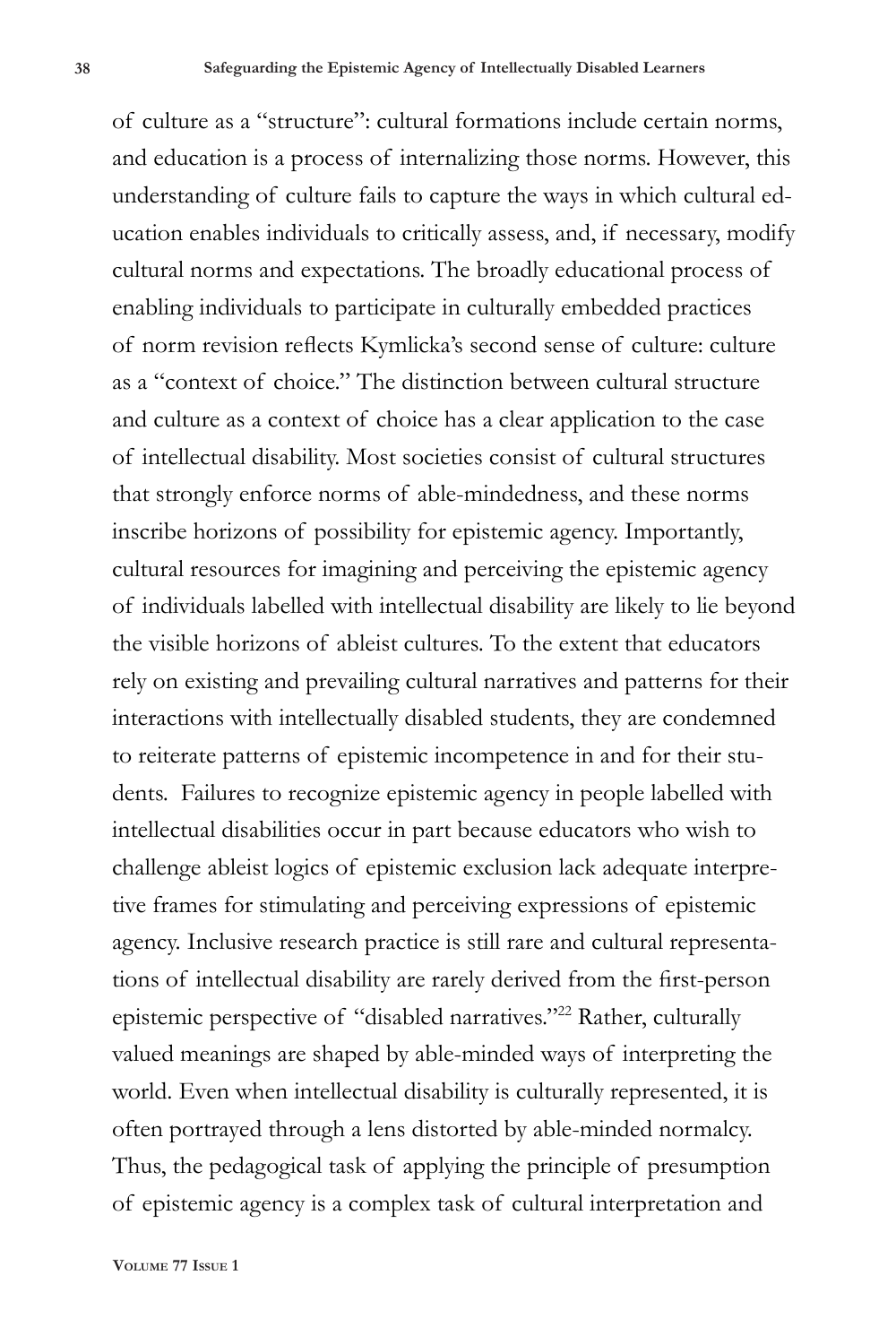critique. This challenge underscores why and how it is so important that educators who wish to uphold a principle of the presumption of epistemic agency seek out cultural counternarratives that portray and illustrate atypical—verbal and non-verbal—expressions of epistemic agency. Whether educators' particular decisions bear out the ethical orientation of presuming epistemic agency will necessarily need to be considered within context. Moreover, our emphasis on background conditions underscores the importance of not over-emphasizing the responsibility that teachers (in particular) can rightly be said to have for reproducing cognitively ableist educational projects, especially within ableist social structures.

A principle of presumption of epistemic agency goes beyond harm reduction and a posture of expecting learning potential, by emphasizing the more fundamental problem of epistemic exclusion and highlighting epistemic inclusion as a distinctive ethical imperative. This ethical principle includes both an individual ethical obligation to honor students' epistemic potential and the commitment to more expansive democratic and epistemic projects of educational inclusion. The epistemic exclusion of intellectually disabled people impoverishes knowledge frames, and the antidote to this impoverishment is epistemic inclusion via the presumption that labelled people are knowers.

#### **CONCLUSION**

We have argued that even sympathetic philosophical and educational accounts of intellectual disability lack clarity over how to define the epistemic agency of intellectually disabled people, and how to facilitate labelled people's participation in epistemic projects as knowers. In response, this essay offers some conceptual resources for educators committed to the comprehensive—moral *and* epistemic—inclusion of intellectually disabled students. It is our hope that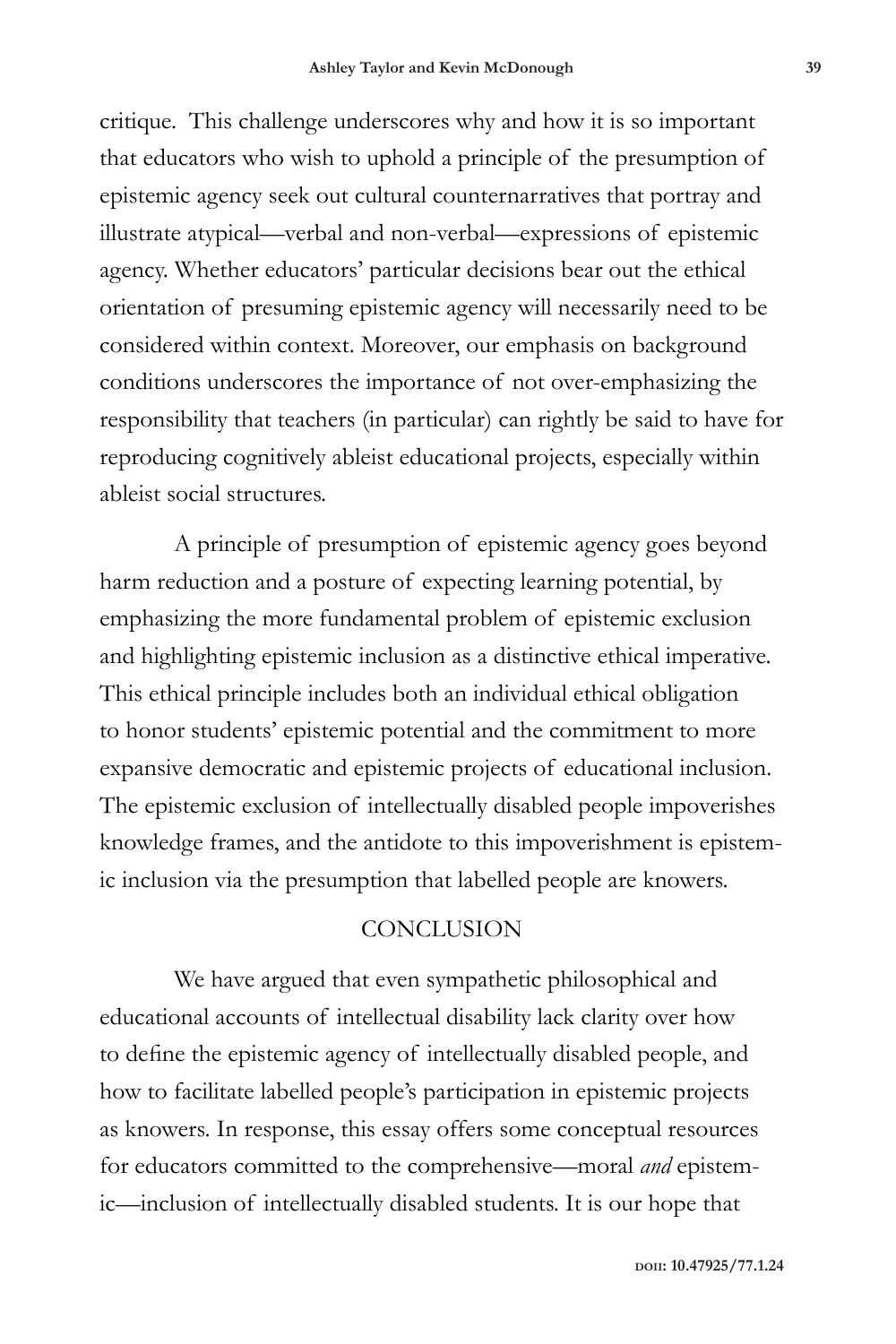such conceptual resources propel continued—and expanded—work in promoting educational justice for students labelled with intellectual disabilities.

1 Intellectual disability is a medical/psychological term used to describe a person who is regarded as having significant limitations in both intellectual functioning and adaptive behavior. Following critical scholarship in disability studies and disability studies in education, we use the terminology "labelled with an intellectual disability" or "intellectually disabled" to emphasize the socially embedded and defined nature of the label of intellectual disability. While our discussion here may be relevant to the epistemic inclusion of students labelled with other forms of cognitive disability or who are regarded as neuro-atypical, our focus is on students who are labelled as intellectually disabled.

2 Licia Carlson, *The Faces of Intellectual Disability: Philosophical Reflections* (Bloomington, IN: Indiana University Press, 2009); Christopher Kliewer, Douglas Biklen, and Amy Petersen, "At the End of Intellectual Disability," *Harvard Educational Review* 85, no. 1 (2015): 1-28.

3 Sigal Ben‐Porath, "Defending Rights in (Special) Education," *Educational Theory* 62, no. 1 (2012): 25-39; Carlson, *The Faces of Intellectual Disability.*

4 Christine Ashby, "The Trouble with Normal: The Struggle for Meaningful Access for Middle School Students with Developmental Disability Labels," *Disability & Society* 25, no. 3 (2010): 345-358; Douglas Biklen, and Jamie Burke, "Presuming Competence," *Equity & Excellence in Education* 39, no. 2 (2006): 166-175; Amy Petersen, "Shana's Story: The Struggles, Quandaries, and Pitfalls Surrounding Self-Determination," *Disability Studies Quarterly* 29, no. 2 (2009).

5 Biklen and Burke, "Presuming Competence."

6 Biklen and Burke.

7 Licia Carlson, "Cognitive Ableism and Disability Studies: Feminist Reflections on the History of Mental Retardation," *Hypatia* 16, no. 4 (2001): 140.

8 Eva Feder Kittay, *Learning from My Daughter: The Value and Care of Disabled Minds* (Oxford, UK: Oxford University Press, 2019).

9 Kittay uses the capitalized CARE to distinguish her normative conception of care from other meanings of care. See Kittay, *Learning from My Daugher,*